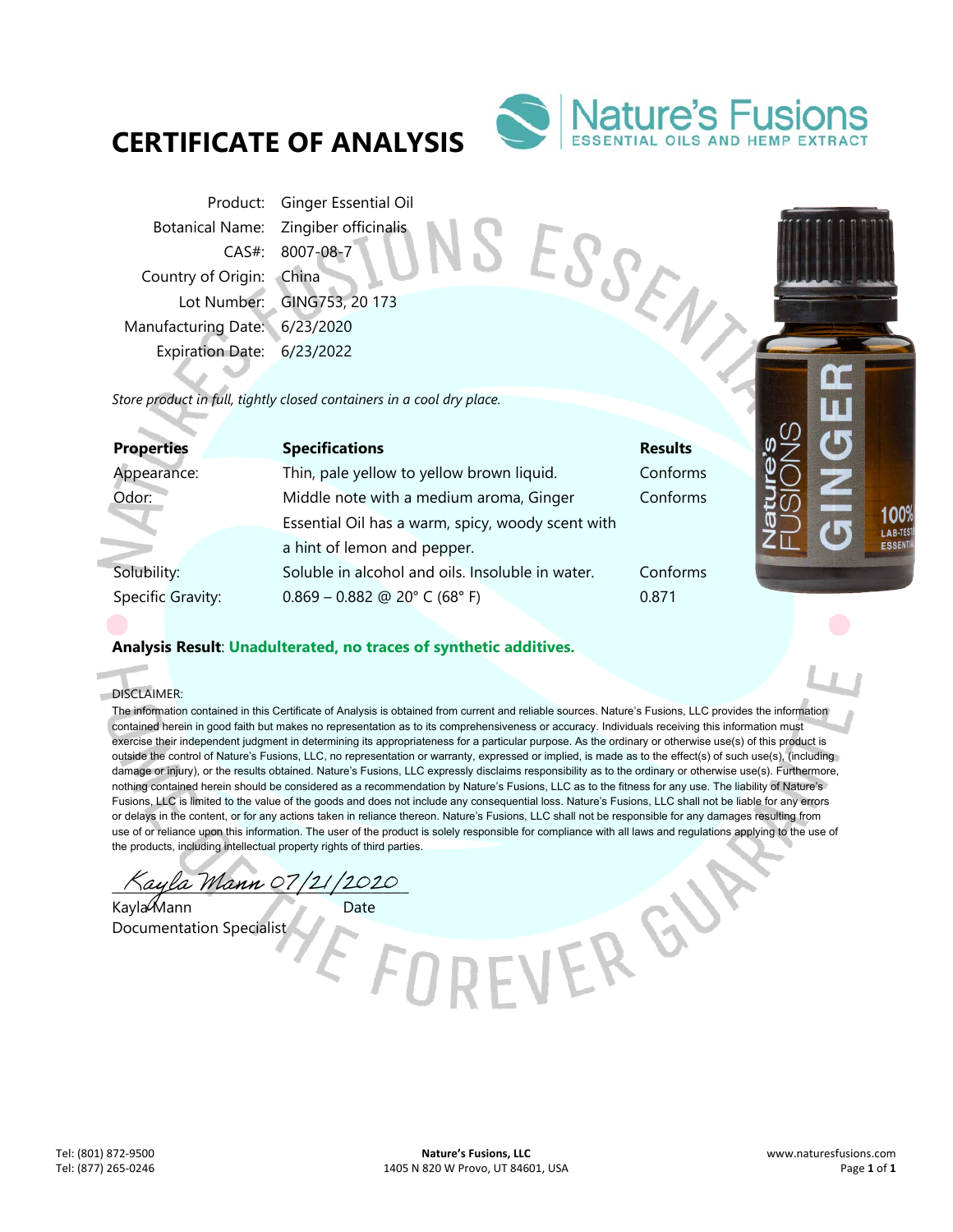



Product: Ginger Essential Oil Botanical Name: Zingiber officinalis CAS#: 8007-08-7 Country of Origin: China Lot Number: 078 19 Manufacturing Date: 3/19/2019 Expiration Date: 3/19/2021

*Store product in full, tightly closed containers in a cool dry place.* 

| <b>Properties</b> | <b>Specifications</b>                             | <b>Results</b> |
|-------------------|---------------------------------------------------|----------------|
| Appearance:       | Thin, pale yellow to yellow brown liquid.         | Conforms       |
| Odor:             | Middle note with a medium aroma, Ginger           | Conforms       |
|                   | Essential Oil has a warm, spicy, woody scent with |                |
|                   | a hint of lemon and pepper.                       |                |
| Solubility:       | Soluble in alcohol and oils. Insoluble in water.  | Conforms       |
| Specific Gravity: | $0.869 - 0.882$ @ 20° C (68° F)                   | 0.871          |



### **Analysis Result**: **Unadulterated, no traces of synthetic additives.**

#### DISCLAIMER:

The information contained in this Certificate of Analysis is obtained from current and reliable sources. Nature's Fusions, LLC provides the information contained herein in good faith but makes no representation as to its comprehensiveness or accuracy. Individuals receiving this information must exercise their independent judgment in determining its appropriateness for a particular purpose. As the ordinary or otherwise use(s) of this product is outside the control of Nature's Fusions, LLC, no representation or warranty, expressed or implied, is made as to the effect(s) of such use(s), (including damage or injury), or the results obtained. Nature's Fusions, LLC expressly disclaims responsibility as to the ordinary or otherwise use(s). Furthermore, nothing contained herein should be considered as a recommendation by Nature's Fusions, LLC as to the fitness for any use. The liability of Nature's Fusions, LLC is limited to the value of the goods and does not include any consequential loss. Nature's Fusions, LLC shall not be liable for any errors or delays in the content, or for any actions taken in reliance thereon. Nature's Fusions, LLC shall not be responsible for any damages resulting from use of or reliance upon this information. The user of the product is solely responsible for compliance with all laws and regulations applying to the use of the products, including intellectual property rights of third parties.

 $\pi_{\text{a}q}$ la Mann (2/18/2019)

Kayla Mann ann an Date Documentation Specialist